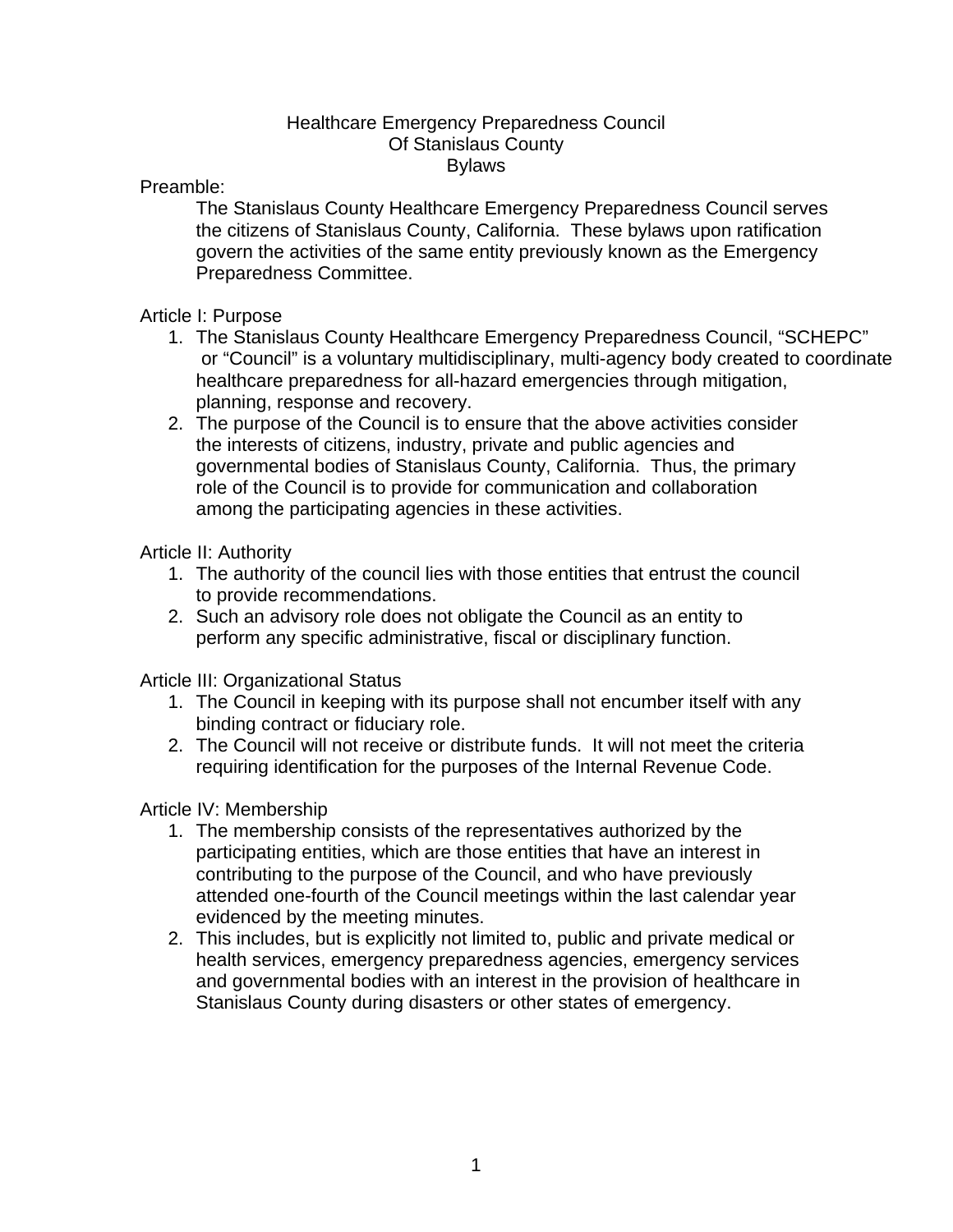Article V: Officers

- 1. The officers of the Council consist of a Chairperson, Vice Chairperson and a Recorder, which are elected for two-year terms, which begin the first meeting of that calendar year.
- 2. The Chairperson will set the agenda and preside over the meetings of the Council, to coordinate meeting announcements and communications among the members and outside entities. The Chairperson will provide representation for the Council when requested by outside entities and will represent the Council's position on matters.
- 3. The Vice Chairperson will assume the duties of the Chairperson in their absence from meetings, when otherwise requested by the Chairperson or for the completion of the Chairperson's term upon resignation from office.
- 4. The Recorder will record and distribute the minutes of Council meetings and maintain permanent archives of these minutes and attendant documents. With the approval of this Council, the Recorder may provide a similar function for other meetings in which this Council is represented.

Article VI: Elections

- 1. Elections will be held by secret ballot prior to term expiration or within three months of a resignation for the uncompleted term.
- 2. An Elections Committee approved by the Council will oversee the process of ballot distribution and vote counting.
- 3. The slate of nominations will be distributed one month prior to the election to each voting member. Voting member is defined below in Article VIII: Approvals.
- 4. Members of the Election committee may not be candidates on the ballot.
- 5. Election votes must conform to Article VIII: Approvals.

Article VII: Work Groups

- 1. Work Groups and the Work Group Leader will be set by the approval of the Council.
- 2. The Council will approve any opinions to be expressed publicly or actions to be taken by a Work Group or Sub-group in advance
- 3. Work Groups may be created and disbanded at the pleasure of the Council in addition to the following standing Work Groups:
	- a. Hospital and Skilled Nursing Facility Work Group
	- b. Clinic and Outpatient Healthcare Work Group
	- c. Field Medical Services Work Group
	- d. Grant and Contract Oversight Work Group
- 4. Work Groups may create and disband Sub-groups at their pleasure for accomplishing focused tasks. Sub-groups will channel all opinions and actions through the parent Work Group.